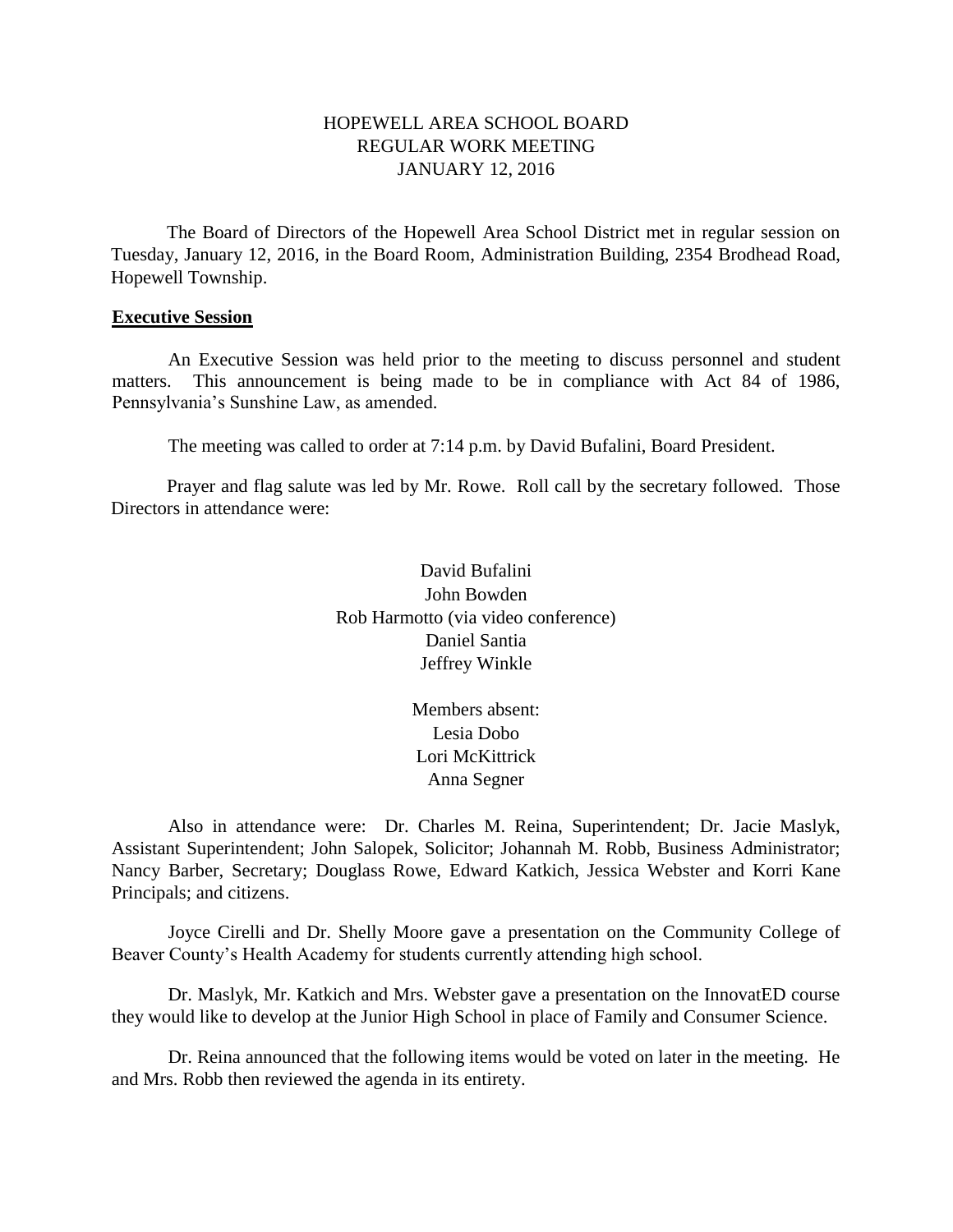# **Finance and Budget**: Mr. Bowden, Chair; Mr. Winkle, Co-Chair

1. Contract with Berkheimer OneSource to process District's Act 80 records at an approximate cost of \$860.

**Personnel**: Mr. Harmotto, Chair; Mrs. Segner, Co-Chair

Recommendation to approve the following:

1. Employment of Jenifer Milligan, special education individual aide at Independence Elementary School, effective January 13, 2016.

The following items will be voted on at the January 26, 2016 Board meeting.

# **Education/Curriculum/Instruction**

- 1. Senior High School students to participate in CCBC Health Academy.
- 2. InnovatEd course at the Junior High School.

# **Buildings and Grounds**

- 1. Request of Mike Shuleski to use the main and auxiliary gyms at Hopewell High School to conduct a Youth Baseball Camp from February 29 through March 5, 2016.
- 2. Request of Mike Shuleski for the varsity and junior varsity baseball teams to travel to the Iron Horse Sports Complex in Windber, Pennsylvania on March 24, 2016 through March 26, 2016 for spring training.
- 3. Request from Pam Fiejdasz to use Tony Dorsett Stadium on April 16, 2016 from 10:00 a.m. until 4:00 p.m. for the "Pitch, Hit and Run" event.
- 4. Request of Brandi Yurcina to use the Senior High School Auditorium on May 3, 2016 from 8:00 a.m. until 1:00 p.m. for the Beaver County Spelling Bee.
- 5. Request of Pennsylvania West Soccer Association and Steve Thomas, to use the stadium and bathrooms on March 12 and April 2, 2016 from 9:00 a.m. until 1:00 p.m. for youth soccer games.

Mrs. Robb reviewed items under Finance and Budget that would be voted on at the January 26, 2016 Board Meeting.

# **Finance and Budget**

1. Audit Report of the Hopewell Area School District for the year ended June 30, 2015 issued by Hosack, Specht, Muetzel & Wood, LLP, Certified Public Accountants.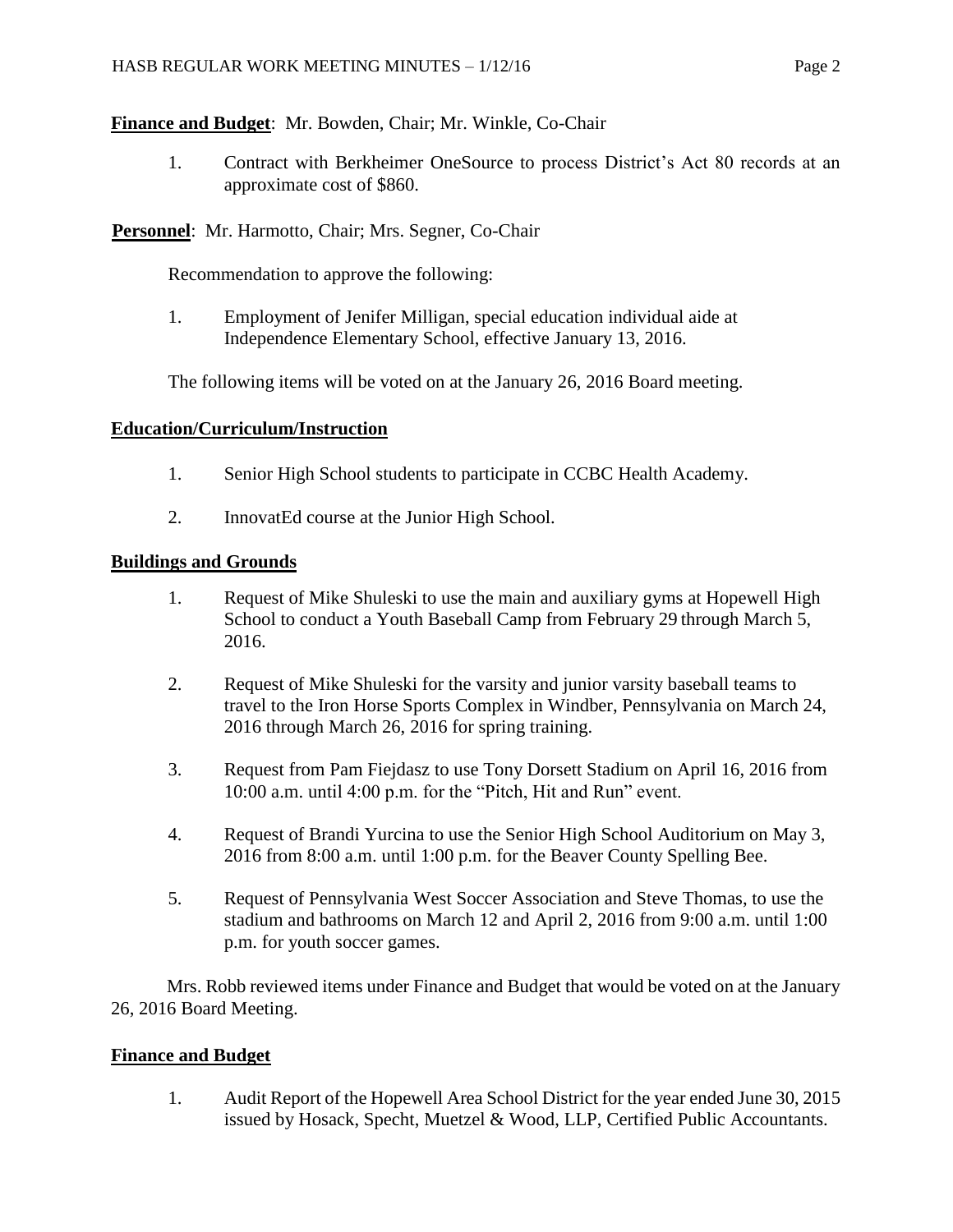2. Ratify the renewal of a Certificate of Deposit with WesBanco for nine months at a rate of .5% to mature September 20, 2016.

# **Legislative**

1. PSBA Principles for Governance and Leadership.

## **Personnel**

- 1. Employment of Mackenzi Woolsey as assistant girl's volleyball coach, effective January 26, 2016, at a stipend of \$1,265.00.
- 2. Employment of Vanessa Trombetta as assistant girl's volleyball coach, effective January 26, 2016, at a stipend of \$1,265.00.
- 3. Substitute employee rosters.
- 4. Resignation of Natalee Bufalini as assistant track coach, effective January 7, 2016.

#### **Policy**

| <b>Approve revised Board Policy</b><br>1. |
|-------------------------------------------|
|-------------------------------------------|

| a. 115 | Career and Technical Education                    |
|--------|---------------------------------------------------|
| b. 317 | <b>Conduct/Disciplinary Procedures</b>            |
| c. 806 | Child Abuse                                       |
| d. 824 | Maintaining Professional adult/student boundaries |
| e. 916 | <b>Volunteers</b>                                 |
|        |                                                   |

## **Visitors**

No visitors wished to address the Board.

At this point in the meeting Mr. Bufalini returned to Finance and Budget

## **Finance and Budget by John Bowden, Chair**

## **MOTION #1**

By John Bowden, seconded by Jeff Winkle, to approve the contract with BerkOne to process the District's Act 80 records at an approximate cost of \$860. MOTION carried unanimously by an affirmative vote of all Directors in attendance.